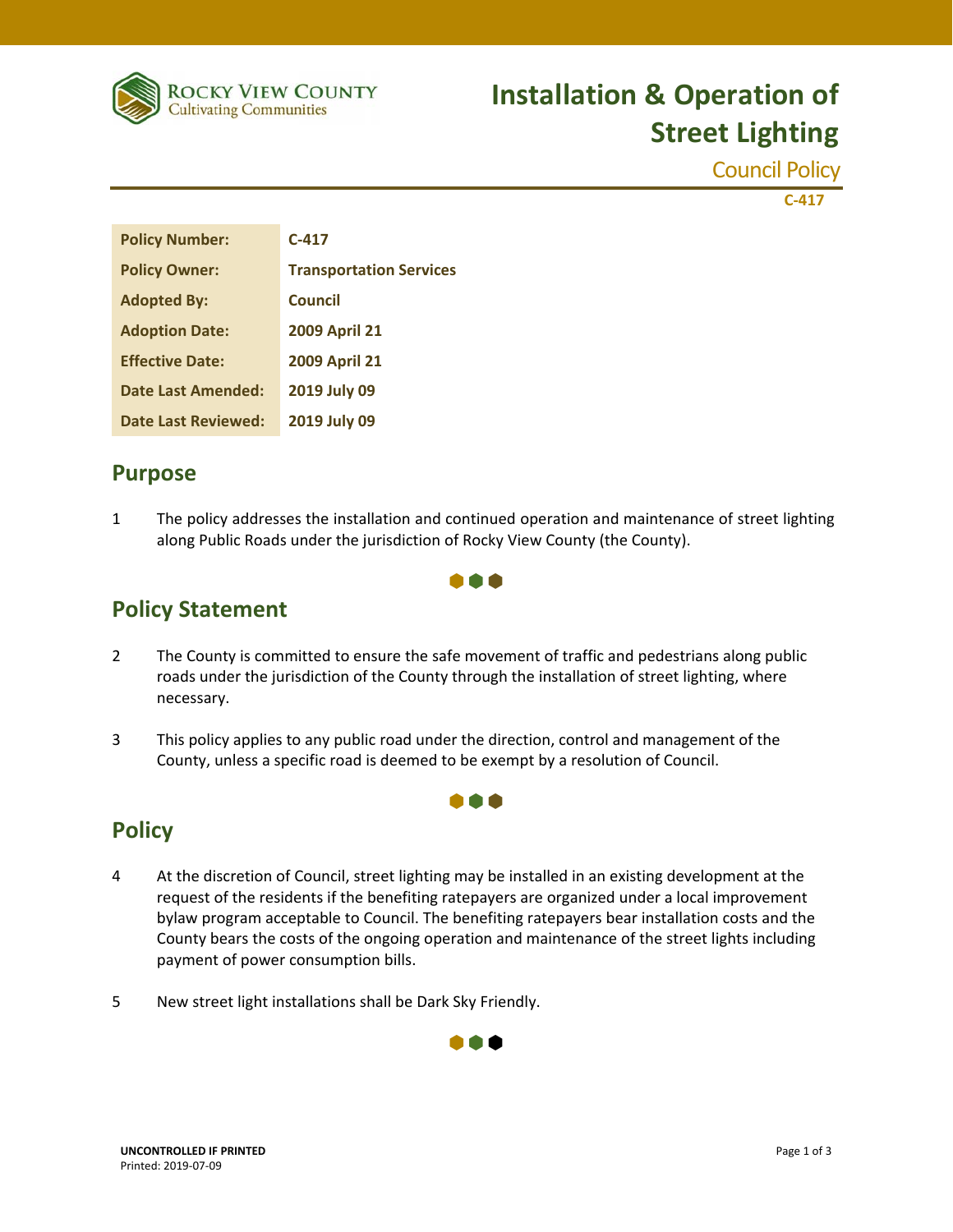

# **Installation & Operation of Street Lighting**

Council Policy

**C‐417** 

## **References**

| <b>Legal Authorities</b>              | Municipal Government Act, RSA 2000, c M-26<br>٠                                                                 |  |
|---------------------------------------|-----------------------------------------------------------------------------------------------------------------|--|
| Related Plans, Bylaws, Policies, etc. | Rocky View County Servicing Standards, approved by Council<br>$\bullet$<br>resolution no. 188-13 on 2013 May 28 |  |
| <b>Related Procedures</b>             | N/A                                                                                                             |  |
| Other                                 | N/A                                                                                                             |  |
| 88 A                                  |                                                                                                                 |  |

## **Policy History**

| Amendment Date(s) - Amendment   | 2019 July 09 – Amended to include new County policy       |
|---------------------------------|-----------------------------------------------------------|
| Description                     | standards                                                 |
| Review Date(s) - Review Outcome | 2019 June 10 – Application of new County policy standards |
| Description                     | reguired                                                  |



#### **Definitions**

- 6 In this policy:
	- (1) "Council" means the duly elected Council of Rocky View County;
	- (2) "County" means Rocky View County;
	- (3) "Dark Sky Friendly" means light fixtures that minimize glare while reducing light trespass and sky glow;
	- (4) "*Municipal Government Act*" means the *Municipal Government Act*, RSA 2000, c M‐26, as amended or replaced from time to time;
	- (5) "public road" means a road as defined in the *Municipal Government Act*, which includes both carriageways and rights‐of‐way;
	- (6) "*Serving Standards*" means Rocky View County *Servicing Standards*, approved by Council resolution no. 188‐13 on 2013 May 28, as amended or replaced from time to time; and